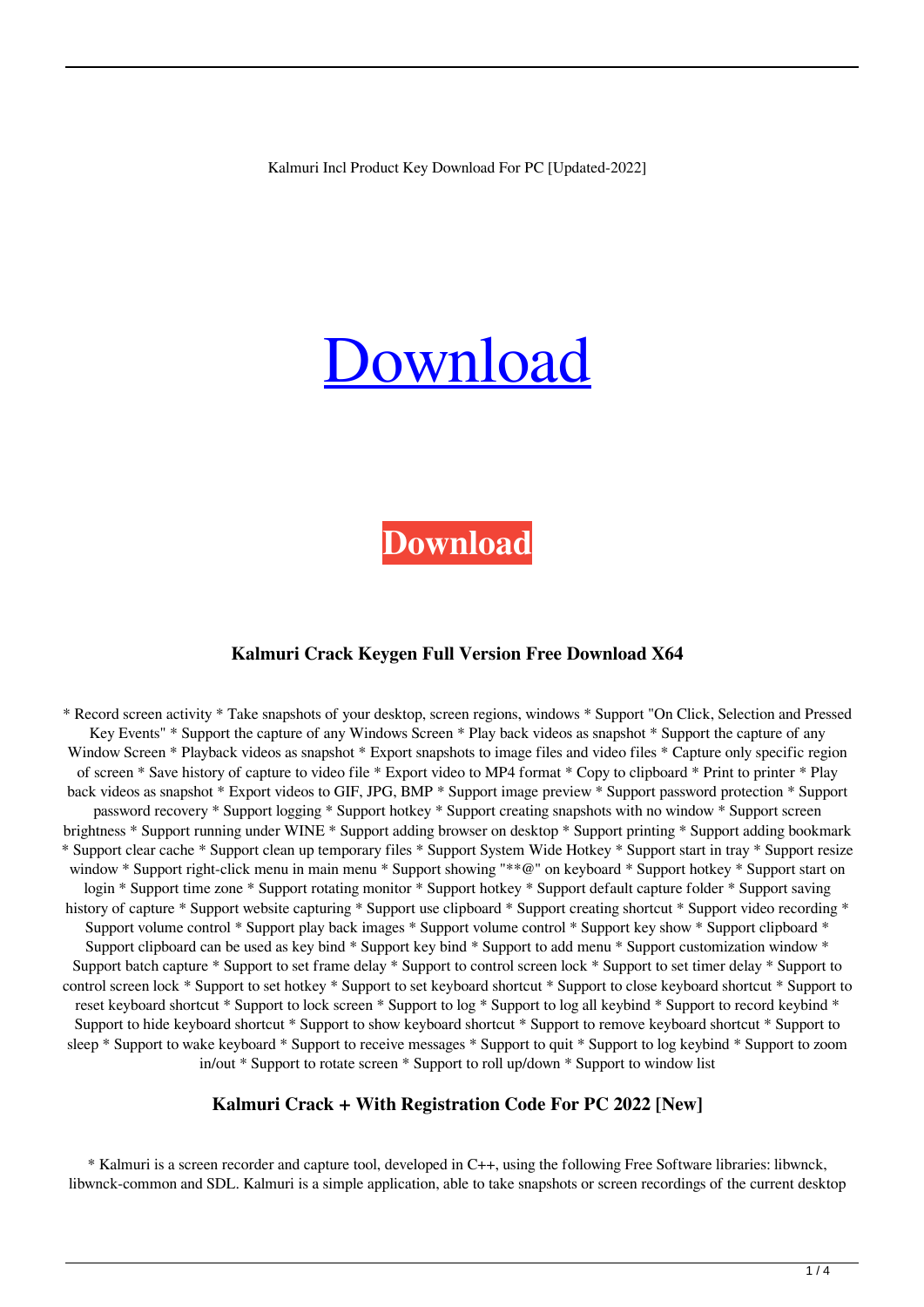or any region, at a high frame rate, and save them in any of the following formats:.png,.jpg,.bmp,.gif,.mov,.3gp,.flv. Also, you can directly print, paste in Imgbox or send a screenshot by mail. ====== " This is the second edition of the official podcast of KDE Community. In this edition the guest is the founder of the KDE Community User Days, Gerd Knorr and the highlights of the podcast are the releases of the first two editions, the discussion with him, and the presentations of the third edition of the Community Days. " "The user experience of KDE Applications is not the same for everyone. If you want to help make KDE applications more accessible to people with visual impairments, this tutorial will show you how. You will learn how to make KDE applications accessible, starting with KDE Applications in general. After you have mastered the basics, you can focus on one of the core applications, Konqueror. When you have finished, you can continue with the other applications in the KDE Applications suite or move on to advanced techniques." "With new technologies the development of applications becomes faster and easier. In this episode I will talk about all the technologies used to make my application, KStars, more accessible. We will have a look at all the technologies used in the application, starting from the UI - the graphical interface, to the backend, the database and the Qt technologies. We will also have a look at the interface and how it is put together." "There is a series of new technologies, called HTML5, which are widely used for creating applications for mobile phones, tablets and smart watches. These technologies allow us to build websites which can be read by almost any type of device, including mobile phones and mobile browsers. For this session I will talk about the technologies used in KStars, the KDE astronomy application. I will tell you about the API of the application and how it can be used to create an accessible application for the user of a smart watch, for example." "Today applications are becoming more and more accessible to the visually impaired. The advantages of such accessibility include improved collaboration, better communication, and a more stable learning environment 81e310abbf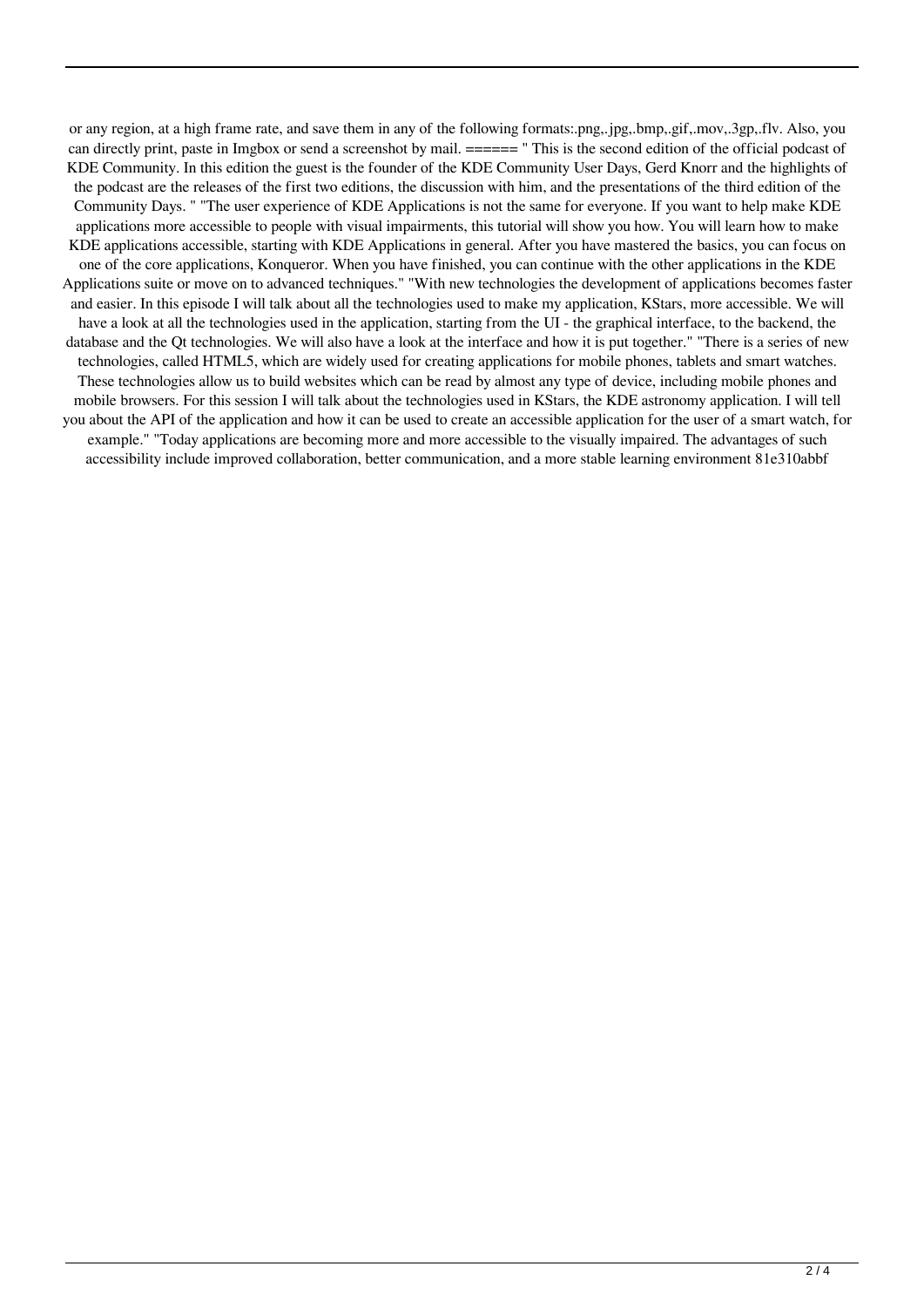## **Kalmuri Crack+ Activation Key**

Kalmuri is a screen recording program that uses either built-in windows or mouse button clicks to take a series of screen recordings. Kalmuri includes the following features: Take snapshots of your desktop, screen regions, windows Take snapshots of websites Take screen recordings of your desktop Record screen activity to MP4 videos Replay screenshots Convert videos to MP3 and WMA Export video to YouTube, Screencast-O-Matic, ImgBox and Facebook. A: There is a newer version for you all. Kalmuri 0.9.3 It now has free presets in the interface, that can be changed. It now includes a timer to help you time your screencasts, with accuracy to the second. It also has the ability to add watermarks to your screencasts, and free presets in the interface. It has also been improved in many small ways. It now takes screenshots properly without an effort, and even shows the cursor location in the screenshot. It now includes the ability to share your screencasts via any website, and through ImgBox, for example. It has the ability to make sound recordings, and has also received a free upgrade in the form of in-game sounds. The latest version has also received a lot of improvements, and fixes, and bug fixes. A: I think we already have quite good answers, but let me add one thing: Free Image and Screen Capture Tools. They are free, but they don't seem to get the attention of the developers, so don't expect them to work perfectly. Amongst them are: Live From New York It's the Voice Live From New York It's the Voice is the first live album by the Christian alternative rock band The Choir. The album was recorded in 2006 at the Right Track! music festival in Baltimore, Maryland on May 19, 2006, and was produced by The Choir. Track listing References External links The Choir official website Category:2006 live albums Category:The Choir (alternative rock band) albumsQ: Why do we use "arguably" when talking about a conspiracy? The speaker says: The most popular theory is that

### **What's New in the?**

Kalmuri is a lightweight screen capture and screen recording application for the GNOME desktop. It runs on Windows, Linux and Mac OS X and doesn't require any installation. Kalmuri is a lightweight screen capture and screen recording application for the GNOME desktop. It runs on Windows, Linux and Mac OS X and doesn't require any installation. Description: Kalmuri is a lightweight screen capture and screen recording application for the GNOME desktop. It runs on Windows, Linux and Mac OS X and doesn't require any installation. Its ability to capture and play the content of other applications is very useful. How to list all running application and their content without paying any money? It is not a problem anymore! RDCSoft's AppTop is just what you need. AppTop features: • Free AppMonitoring - list the currently running applications and their content. • List all running applications and their content. • Easy to use. • Fast loading. • Easy to install. • No ads. • Add the tools you need. • Remove the tools you don't need. If you are interested in AppTop, download it right now: You can send us feedback or feature request at: support@apptop.org We are waiting for you! Its ability to capture and play the content of other applications is very useful. How to list all running application and their content without paying any money? It is not a problem anymore! RDCSoft's AppTop is just what you need. AppTop features: • Free AppMonitoring - list the currently running applications and their content. • List all running applications and their content. • Easy to use. • Fast loading. • Easy to install. • No ads. • Add the tools you need. • Remove the tools you don't need. If you are interested in AppTop, download it right now: You can send us feedback or feature request at: support@apptop.org We are waiting for you! Microsoft Toolchain Management 2.0 Learn the new features in Microsoft toolchain management • Configure a Win8 system to use a different version of Visual Studio • Use Microsoft Build tools to generate.NET artifacts • Use Windows PowerShell to interact with Windows systems Introduction to Microsoft Toolchain Management Microsoft Toolchain Management (MTM) is a new capability built into Visual Studio 2012, Visual Studio 2013, and Visual Studio 2015.